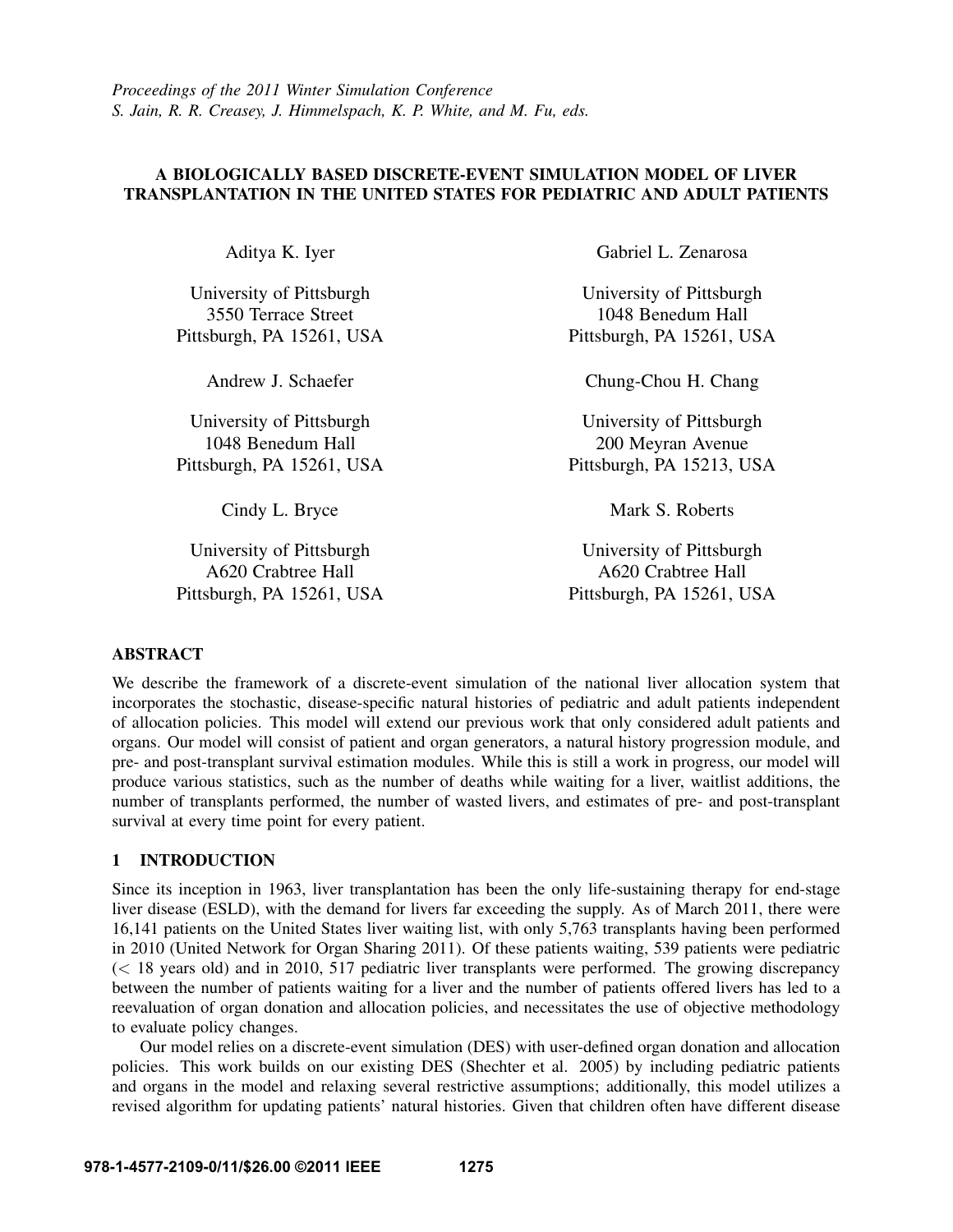etiologies, clinical presentations and natural histories than adults, and that they may compete with adults for donor livers, it is imperative that they are accurately represented by the model. In addition, allocation policies for pediatric organs differ from those for adult organs. For example, only children may appeal for an exception to their health-based prioritization in order to move up on the waiting list. Also, children may receive a split portion of an adult donor liver. Given these policy differences between pediatric and adult patients, it is important that the simulation be able to evaluate policy changes independently for both children and adults.

The purpose of this study is to develop a comprehensive and clinically realistic model of liver disease that includes both children and adults who need transplantation, which can be used to evaluate alternative liver allocation policies.

#### 1.1 Prior Models

There have been several modeling efforts in the past. In 1995, the United Network for Organ Sharing (UNOS) developed the first computerized simulation of the liver allocation process, known as the UNOS Liver Allocation Model (ULAM). ULAM is a DES with Monte Carlo events that was developed to evaluate several policy changes, including whether to implement national or regional waiting lists (Pritsker et al. 1995). Later, the Scientific Registry of Transplant Recipients (SRTR) developed a series of simulation models known as Simulation Allocation Models (SAMs) to understand the effect of several policy changes, including whether to implement a Model for End-stage Liver Disease score for livers and whether to mandate regional sharing of livers if local candidates are healthier (Thompson et al. 2004). While these simulation models have been able to successfully evaluate some policies, they were calibrated with the current policies and were unable to simulate pre-transplant natural histories that differed from those of real patients. A model that is built on current policies compromises an unbiased evaluation of arbitrary policy changes and the effect such changes have at the patient level.

We previously developed a DES that could accurately recreate the stochastic nature of individual patients' natural histories and evaluate nearly arbitrary policy changes with minimal bias (Shechter et al. 2005). This work was used to successfully model the progression of liver disease, organ allocation, organ acceptance, the timing of living-donor transplantation, and informed the development of complex Markov decision processes for evaluating the choice between living donation and waiting on the deceased donor list (Alagoz et al. 2004, Alagoz et al. 2007b, Alagoz et al. 2007a). This prior model was validated by comparing the difference in the model-predicted changes in patient natural histories and transplant outcomes to those of actual patients, which was deemed clinically insignificant by a panel of experts (Shechter et al. 2005). While this model contributed to our understanding of the challenges associated with liver transplant decision-making, it was calibrated with data from the mid 1990s, excluded children and did not fully describe how organs were accepted and rejected by recipients, how donor livers could be split, the use of living donors, and how patients were relisted after graft failure. Additionally, the time between updates in the previous model did not depend on patient age group, disease group, and location (which ranges from a patient remaining at home waiting for a transplant to being in the intensive care unit). Finally, this model's natural history module did not consider the entire duration of a patient's illness when updating his health state; for example, the model treated a patient with hepatitis C who had been ill for days to weeks the exact same as a patient who had chronic hepatitis C for years, as long as their laboratory and clinical profiles were similar. Medically, this was an invalid assumption, as the patient with chronic disease is likely to deteriorate at a slower rate than the patient with acute disease.

#### 2 MODEL

The overall structure of the model is presented in Figure 1. First, the patient generator initializes either a pediatric or adult patient. The natural history module updates the patient's health while he is waiting for a transplant. The organ generator initializes either a deceased- or living-donor liver and determines whether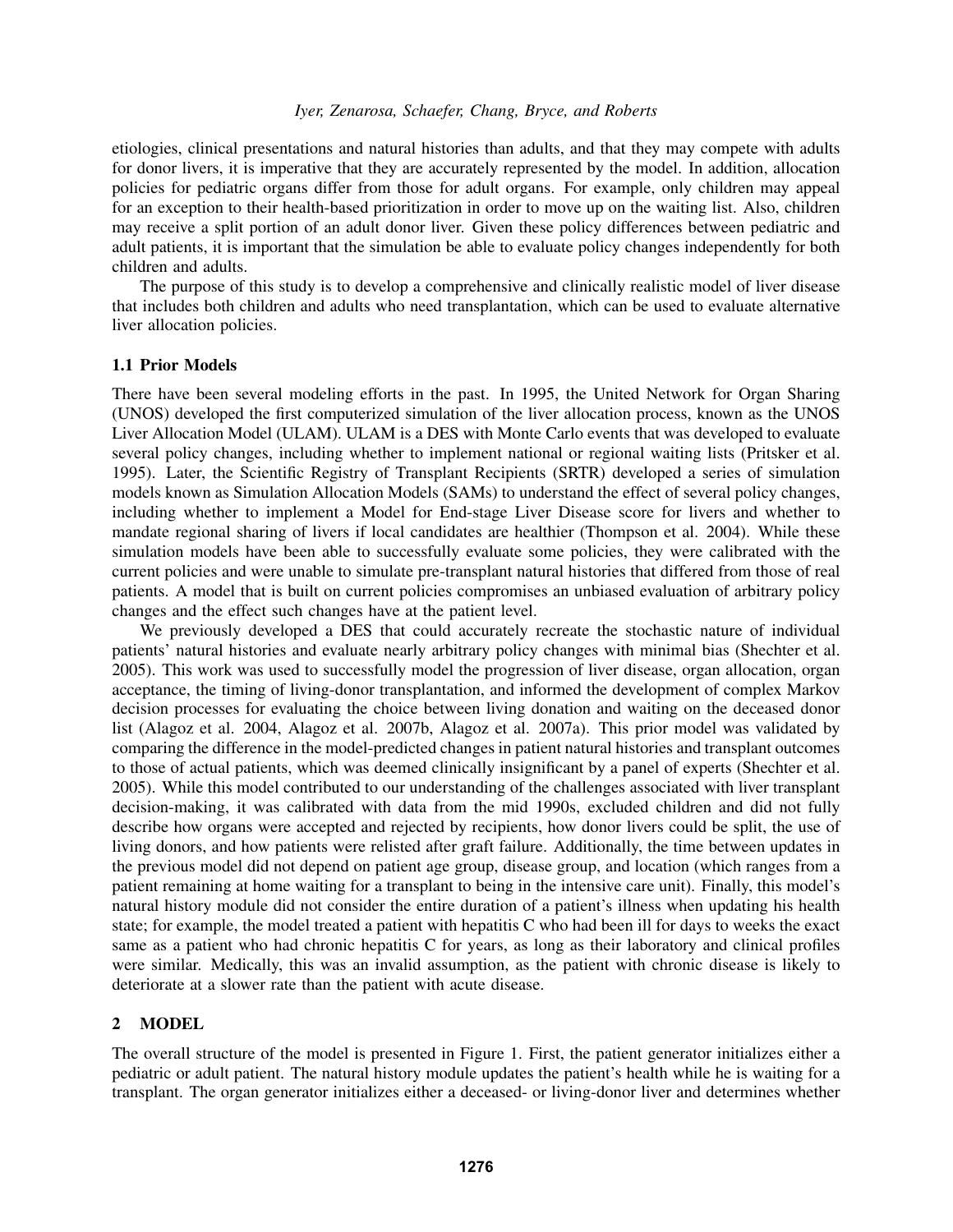or not it can be split (the liver has a unique regenerative ability that allows it to be split and transplanted into two patients). Livers are allocated according to user-defined inputs. Pre-and post-transplant survivals are estimated at every time point for every patient by the survival module.

#### 2.1 User-defined Inputs

Selection and allocation rules are entirely configurable so that various policies can be tested. For example, the user might determine the patient's position on the waiting list by using his Model for End-stage Liver Disease (MELD) or Pediatric End-stage Liver Disease (PELD) score if he is an adult or child respectively. Similarly, the likelihood that a patient on the waiting list will accept an offered liver could be determined by a logistic regression based on patient and donor organ characteristics. Other user-defined inputs include the criteria for splitting livers, the acceptability of marginal organs (i.e., organs that may be contraindicated for transplantation in some patients), and the definition of "similar" clinical profiles (discussed in Section 2.3).



Figure 1: Basic DES Structure. There are four main modules of the simulation: a patient generator, an organ generator, a natural history module and a survival module. Users define selection, allocation, and acceptance rules, and the model produces various statistics including patient survival, the number of deaths waiting for a liver, the mean waiting time, and the number of wasted organs.

#### 2.2 Patient and Organ Generation

When a simulated patient arrives on the waiting list, his initial clinical characteristics are taken from a real patient's initial characteristics from the UNOS database of over 150,000 patient registrations. (Patients may have multiple registrations resulting from multi-center listings, reneging, and retransplantation needs). These characteristics include age, gender, race, and various laboratory values. On the basis of these characteristics, he is placed on the waiting list at a position determined by the user-defined priority rule.

When a deceased- or living-donor organ arrives, its initial clinical characteristics are taken from a real donor organ's initial characteristics from the UNOS database. These characteristics include age, sex, race, donor region, blood type, and cytomegalovirus (CMV) antibody status. If the organ is suitable for transplantation, it is then determined whether it will be split, and ultimately, enter the patient-organ matching process. If a patient accepts the liver, he will enter the post-transplant state. Otherwise, his natural history is updated in the manner described in the Section 2.3.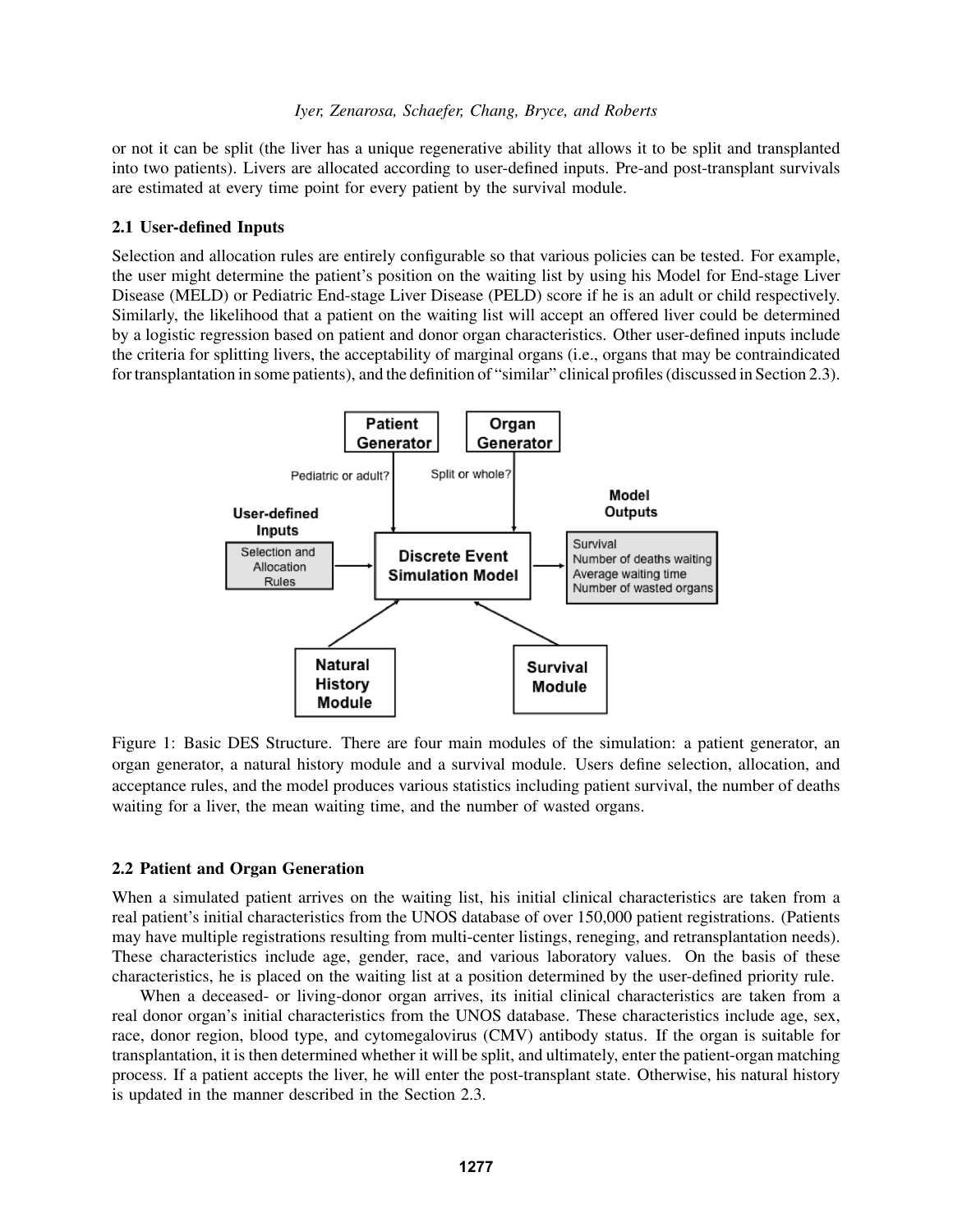#### 2.3 Natural History

It is very important to accurately model a patient's natural history, because his transplant timing decision will depend on his disease trajectory. For example, if a patient's health is progressively improving, it may be beneficial for him to wait and reject an offered liver, as transplantation imposes substantial risk both during and after the procedure. Similarly, if a patient's health is progressively deteriorating, he may not benefit from transplantation and the donated organ may be better suited for another patient. The natural history module of our DES consists of updating every patient's health at distinct time points prior to transplantation. The time between updates depends on patient age group, disease group, and location. It ranges from six hours for children with acute liver failure to 30 days for outpatient adults with chronic liver disease. Patient health state is defined as a vector of clinical characteristics that are commonly used to evaluate the severity of liver disease in both children and adults. This vector of clinical covariates consists of continuous measures such as total bilirubin, serum creatinine, albumin, and international normalized ratio (INR), as well as discrete measures such as patient age group, location (e.g., intensive care unit, hospital, and home), presence or absence of encephalopathy, and ascites.

Clinical data are often subject to various inconsistencies that make it difficult to incorporate into a DES. For example, some data are recorded at irregular time intervals, missing one or more clinical values, and contain different levels of detail for different patients. We resolve many of these difficulties by fitting each laboratory value for every patient in the UNOS dataset to a continuous function that can be sampled at regular intervals using cubic spline interpolation. By using laboratory values estimated from cubic splines, a simulated patient waiting for a transplant can have his health state updated at arbitrary intervals. This method of cubic spline interpolation for clinical data is described in (Alagoz et al. 2005).



Figure 2: Updating a patient's natural history. 1) Consider a 42 year old male with hepatitis C at time *t*. 2) Among all 40-50 old male patients with hepatitis C at time  $t'$ , we uniformly sample one with a "similar" laboratory profile. 3) The "similar" patient's values at time  $t' + 1$  become the current patient's values at time  $t + 1$  and the process repeats.

In the natural history module, we predict the vector of clinical covariates for each patient  $i$  at time  $t + 1$  given his health at time  $t$ , until the patient is either transplanted or dies. In other words, we seek  $\mathbf{X}_{i,t+1} = f(\mathbf{X}_{i,t})$  over the time points in  $\{0,1,2,\ldots min(T_i-1,D_i-1)\}$ , where  $T_i$  is the time of patient *i*'s transplant and *D<sup>i</sup>* is the time of patient *i*'s pre-transplant death. When a simulated patient *i* arrives on the waiting list at time  $t = 0$ , his initial vector of clinical covariates,  $\mathbf{X}_{i,0}$  is taken from a real patient who is uniformly sampled from the UNOS dataset. Once patient *i* has been initialized, we update his vector by choosing values from an empirical distribution of all "similar" patients within the UNOS dataset with the same, or related age group and disease etiology. To determine the subset of similar patients within the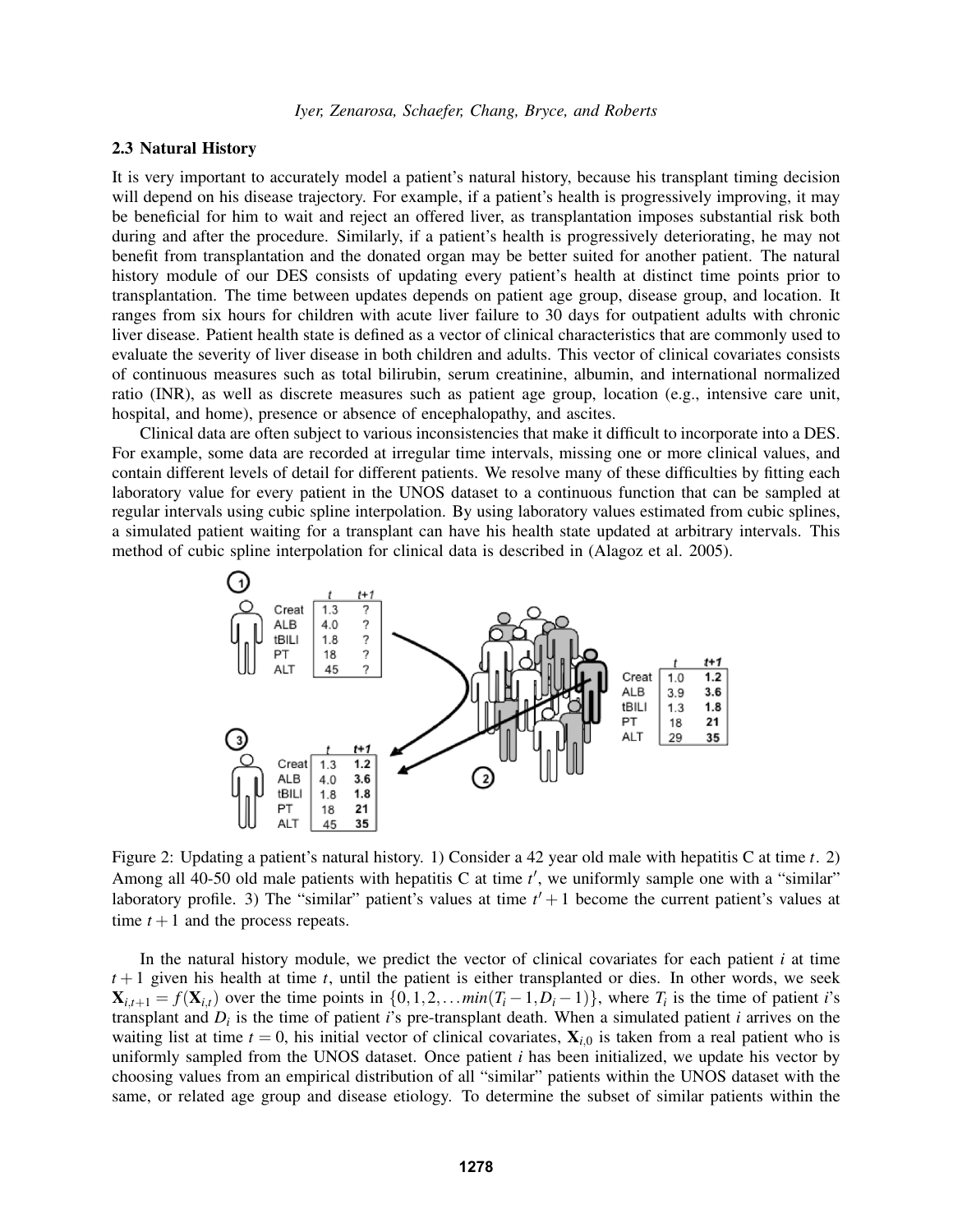dataset, we first assign a truncated normal distribution over the range of times covered by the relevant cubic spline estimates, with a mean time equal to our simulated patient's current time, and a standard deviation of  $24$  hours. Once we draw a particular time point  $t'$ , we collect the all patients,  $j$  whose vectors of covariates  $X_{j,t'}$  are similar to that patient *i*'s vector  $\overline{X}_{i,t}$ . A patient's vector at the chosen time  $t'$  is considered similar to our simulated patient *i*'s vector at time *t* if  $X_{j,t'}$  falls within a hypercube centered at  $X_{i,t}$ . The dimensions of the hypercube have been established and validated by a panel of leading hepatologists (Alagoz et al. 2005). Once we have the subset of patients at time *t'* that fall within the hypercube and are hence "similar" to our patient at time  $t$ , we select a patient  $j'$  from this subset according to a normalized distance from  $\mathbf{X}_{i,t'}$  and assign his vector of covariates at time  $t' + 1$  to patient *i*'s at time  $t + 1$ , i.e.  $\mathbf{X}_{i,t'+1} \leftarrow \mathbf{X}_{j,t'+1}$ . To ensure that the patient's covariates over time represent an adequate sampling of many different patients, we impose that that if the number of patients in this subset is less than three, first increase the standard deviation of the distribution of times by 24 hours, and only then increase the acceptable range of covariate distances. If patient *i* is not transplanted and does not die (based on probabilities determined from our pre-transplant survival probabilities, discussed in Section 2.4), this process repeats for the next time period. If the patient is transplanted, he enters the post-transplant, alive state. Otherwise, he enters the absorbing state death. This process of updating a patient's natural history is illustrated in Figure 2.

#### 2.4 Survival Models

Whether awaiting a liver from either a deceased or living donor, there is a chance that the potential recipient will die prior to receiving a transplant offer. Standard survival models such as Cox regressions cannot be used to estimate pre-transplant survival because the same conditions that increase a patient's likelihood of dying also increase the patient's likelihood of moving up the waiting list and getting transplanted. In other words, when a patient becomes sicker and more likely to die, he is more likely to receive an organ and become censored from the analysis. To resolve this problem of informed censoring, we use a competing risks survival model to predict the risk of death in the absence of transplantation (Chang and Callaghan 2008). Additionally, if the acutely injured liver recovers, we are able to determine factors responsible for the liver's improvement.

Post-transplant survival is estimated with a Cox proportional hazards model, similar to the model used in our prior work (Roberts et al. 2004). To simulate the possibility of graft failure, the model generates a patient survival time and a graft survival time. If the patient survival is less than the graft survival, the patient dies and exits the simulation. If the graft survival is less than the patient survival, the patient is relisted in the simulation at a time before the graft failure time. We estimate both disease-specific models, in which survival for each disease group is calculated separately, and a general model, in which a disease group variable is included in the overall model.

### 3 EXPECTED MODEL OUTPUTS

Our model will calculate individual patient survival with and without transplant at every time point, in addition to overall statistics such as the number of deaths while waiting for a liver, waitlist additions, the number of liver transplants performed, and the number of wasted livers. Knowing survival with and without a transplant at every time point will allow us to optimize transplant timing decisions for both pediatric and adult patients. It will also allow us to evaluate current prioritization schemes such as the MELD and PELD scores, which are currently used to determine a patient's position on the waiting list.

### 4 LIMITATIONS AND FUTURE DIRECTIONS

This is still a work in progress, and therefore model output is still pending. One difficulty often encountered when working with clinical data is that information is recorded irregularly and is generally more complete during disease exacerbations. For example, when a patient is in the intensive care unit (ICU), data might collected daily, or even hourly. When a patient is at home however, data are only collected weekly, or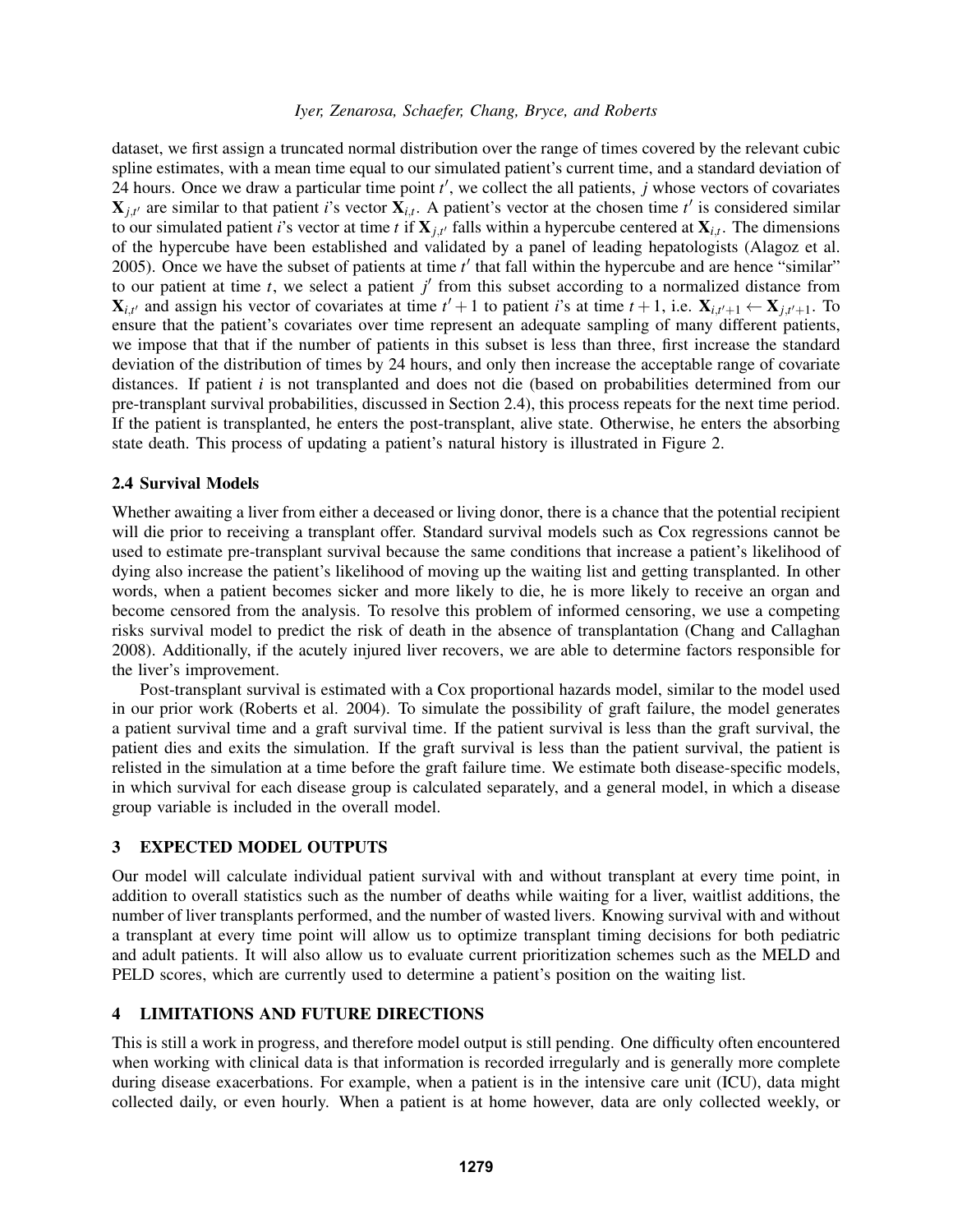monthly. This makes the spline fitting method a necessary, but inherently imperfect option. Additionally, ESLD has several dozen etiologies for both children and adults, some of which are extremely rare. Due to limited data, a separate analysis for each diagnosis is not possible. Hence, we must reduce adult diagnoses to a group of five categories and pediatric diagnoses to a group of 10 categories that have been validated by a panel of leading hepatologists.

### 5 CONCLUSIONS

We will use this DES to determine the optimal time to perform a liver transplant for both pediatric and adult patients. We will also use our survival models to determine whether the MELD and PELD scores are indeed accurate predictors of pre- and post-transplant survival, and if not, develop alternative scoring systems. Other policies we wish to consider are whether suitable livers should be split, and if so, whether they should be split before or after being offered to the recipient. Changes to the organ donation policy will also be evaluated, such as the effect on liver transplant outcomes if the United States replaces its opt-in donation policy with an opt-out one. The robustness of our model to evaluate nearly arbitrary policies on a societal, individual, and biological level will make it an invaluable resource in informing the transplant community and its policymakers.

# ACKNOWLEDGMENTS

This research was supported by the Doris Duke Charitable Foundation, the Clinical and Translational Science Institute Multidisciplinary Predoctoral Fellowship program grant 5TL1RR024155-05, and the NIDDK grant R21-DK084201-01.

# **REFERENCES**

- Alagoz, O., C. L. Bryce, S. Shechter, A. Schaefer, C.-C. H. Chang, D. C. Angus, and M. S. Roberts. 2005. "Incorporating Biological Natural History in Simulation Models: Empirical Estimates of the Progression of End-Stage Liver Disease". *Medical Decision Making* 25 (6): 620–632.
- Alagoz, O., L. M. Maillart, A. J. Schaefer, and M. S. Roberts. 2004. "The Optimal Timing of Living-Donor Liver Transplantation". *Management Science* 50 (10): 1420–1430.
- Alagoz, O., L. M. Maillart, A. J. Schaefer, and M. S. Roberts. 2007a. "Choosing Among Living-Donor and Cadaveric Livers". *Management Science* 53 (11): 1702–1715.
- Alagoz, O., L. M. Maillart, A. J. Schaefer, and M. S. Roberts. 2007b. "Determining the Acceptance of Cadaveric Livers Using an Implicit Model of the Waiting List". *Operations Research* 55 (1): 24–36.
- Chang, C.-C. H., and F. M. Callaghan. 2008. "Use of Classification Tree Techniques To Determine the Likelihood of Pretransplant Death Among Patients Awaiting Liver Transplantation". In *Proceedings of the 2008 Joint Statistical Meetings*. Denver, Colorado: The American Statistical Association.
- Pritsker, A. A. B., D. L. Martin, J. S. Reust, M. A. Wagner, O. P. Daily, A. M. Harper, E. B. Edwards, L. E. Bennett, J. R. Wilson, M. E. Kuhl, J. P. Roberts, M. D. Allen, and J. F. Burdick. 1995, December. "Organ transplantation policy evaluation". In *Proceedings of the 1995 Winter Simulation Conference*, edited by C. Alexopoulos, K. Kang, W. R. Lilegdon, and D. Goldsman, WSC '95, 1314–1323. Piscataway, New Jersey: Institute of Electrical and Electronics Engineers, Inc.
- Roberts, M. S., D. C. Angus, C. L. Bryce, Z. Valenta, and L. Weissfeld. 2004. "Survival after liver transplantation in the United States: A disease-specific analysis of the UNOS database". *Liver Transplantation* 10 (7): 886–897.
- Shechter, S. M., C. L. Bryce, O. Alagoz, J. E. Kreke, J. E. Stahl, A. J. Schaefer, D. C. Angus, and M. S. Roberts. March/April 2005. "A Clinically Based Discrete-Event Simulation of End-Stage Liver Disease and the Organ Allocation Process". *Medical Decision Making* 25 (2): 199–209.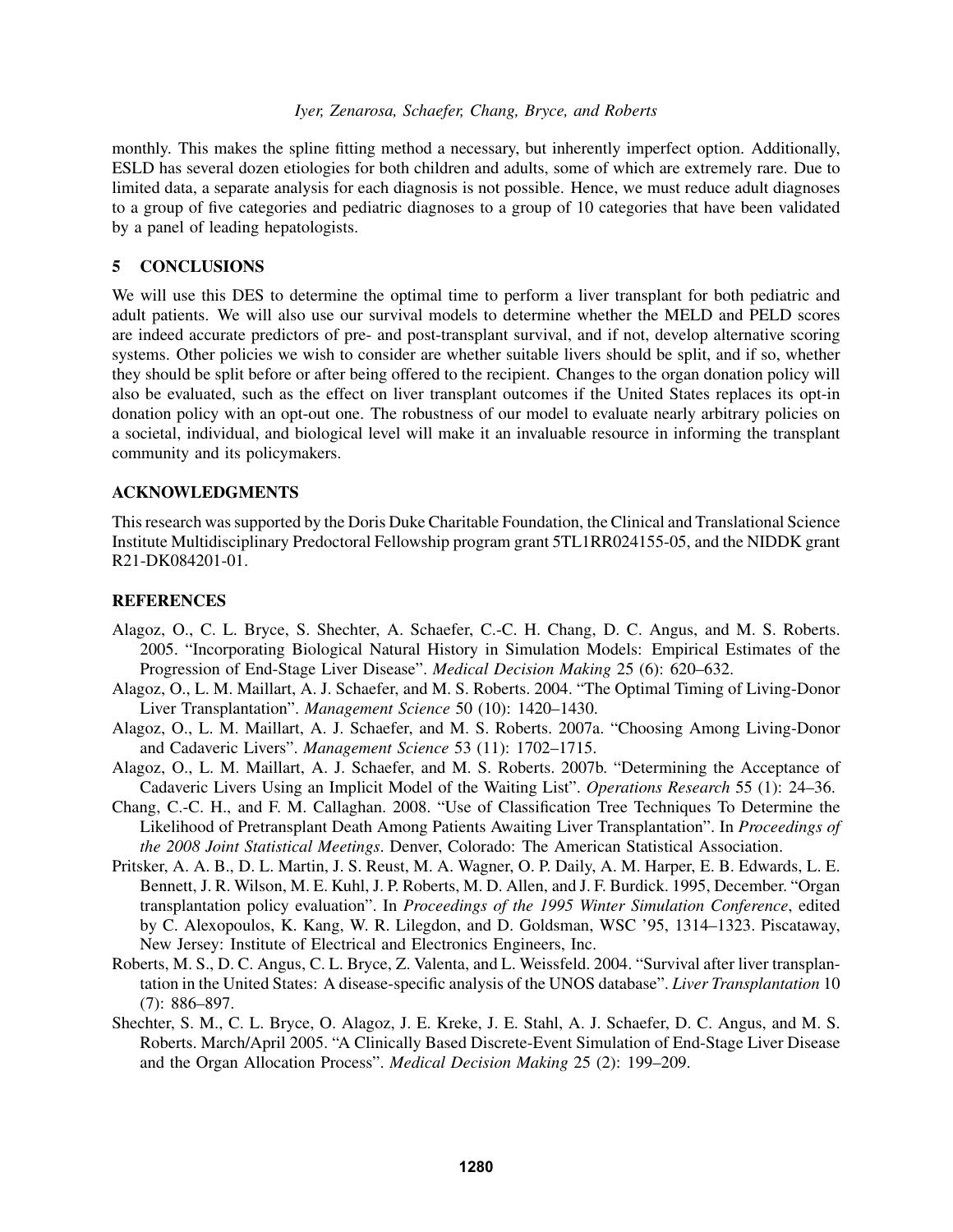- Thompson, D., L. Waisanen, R. Wolfe, R. M. Merion, K. McCullough, and A. Rodgers. 2004. "Simulating the Allocation of Organs for Transplantation". *Health Care Management Science* 7:331–338. 10.1007/s10729-004-7541-3.
- United Network for Organ Sharing 2011. "View Data Reports". Information accessed on March 25, 2011, http://www.unos.org/data.

# AUTHOR BIOGRAPHIES

ADITYA K. IYER is a third year medical student and Doris Duke Clinical Research Fellow at the University of Pittsburgh School of Medicine. He is a member of the Physician Scientist Training Program and is interested in applying industrial engineering methods to health care delivery problems. He received his BA in Mathematics, Economics, and the College Scholar Program from Cornell University in 2007 and a Masters of Engineering in Operations Research and Information Engineering from Cornell Univeristy in 2008. His email address is iyer.aditya@medstudent.pitt.edu.

GABRIEL L. ZENAROSA is a graduate student in the industrial engineering PhD program at the University of Pittsburgh. His previous experiences include being a software quality assurance test engineer at the University of Pittsburgh National Surgical Adjuvant Breast and Bowel Project, an independent software process consultant, a client support engineer at Nyfix, and a software development consultant. He received a Master of Software Engineering from Carnegie Mellon University and an M.S. in Computer Science from Columbia University. He is a member of INFORMS and ACM. His email address is glz5@pitt.edu.

ANDREW J. SCHAEFER is an Associate Professor of Industrial Engineering and Wellington C. Carl Fellow at the University of Pittsburgh. He has courtesy appointments in Bioengineering, Medicine, and Clinical and Translational Science. He received his PhD in Industrial and Systems Engineering from Georgia Tech in 2000. His research interests include the application of stochastic optimization methods to health care problems, as well as stochastic optimization techniques, in particular stochastic integer programming. He is interested in patient-oriented decision making in contexts such as end-stage liver disease, HIV/AIDS, sepsis, and diabetes. He is also interested in health care systems, including operating rooms and intensive care units. He is an Associate Editor for INFORMS Journal on Computing and IIE Transactions. His email address is schaefer@pitt.edu.

CHUNG-CHOU H. CHANG is an Associate Professor of Medicine, Biostatistics, and Clinical and Translational Research at University of Pittsburgh and a core faculty member in the Center for Research on Health Care and in the Section of Decision Sciences and Clinical System Modeling. She received her PhD in Biostatistics from University of Pittsburgh 1998. Her research focuses on survival analysis, longitudinal data analysis, and causal effects modeling. Currently, she and her graduate students and colleagues are developing models to estimate disease progression for data with competing risks. The methods are targeted to apply for end-stage liver disease, HIV/AIDS, heart failure, and Alzheimers disease. She is on the Editorial Board as a statistical advisor for International Psychogeriatrics and a statistical consultant for Circulation. Her email address is changj@pitt.edu.

CINDY L. BRYCE is an Associate Professor of Health Policy and Management, with secondary appointments in Medicine and Clinical and Translational Science; she is also Associate Dean for Student Affairs in the Graduate School of Public Health. She received her PhD in Policy Analysis from Carnegie Mellon University. Her research interests include decision analysis and psychology of decision making for health-related decisions, and her substantive areas of interest include organ allocation and transplantation, diabetes prevention and management, and surrogate decision-making related to critical illness. Her email address is bryce99@pitt.edu.